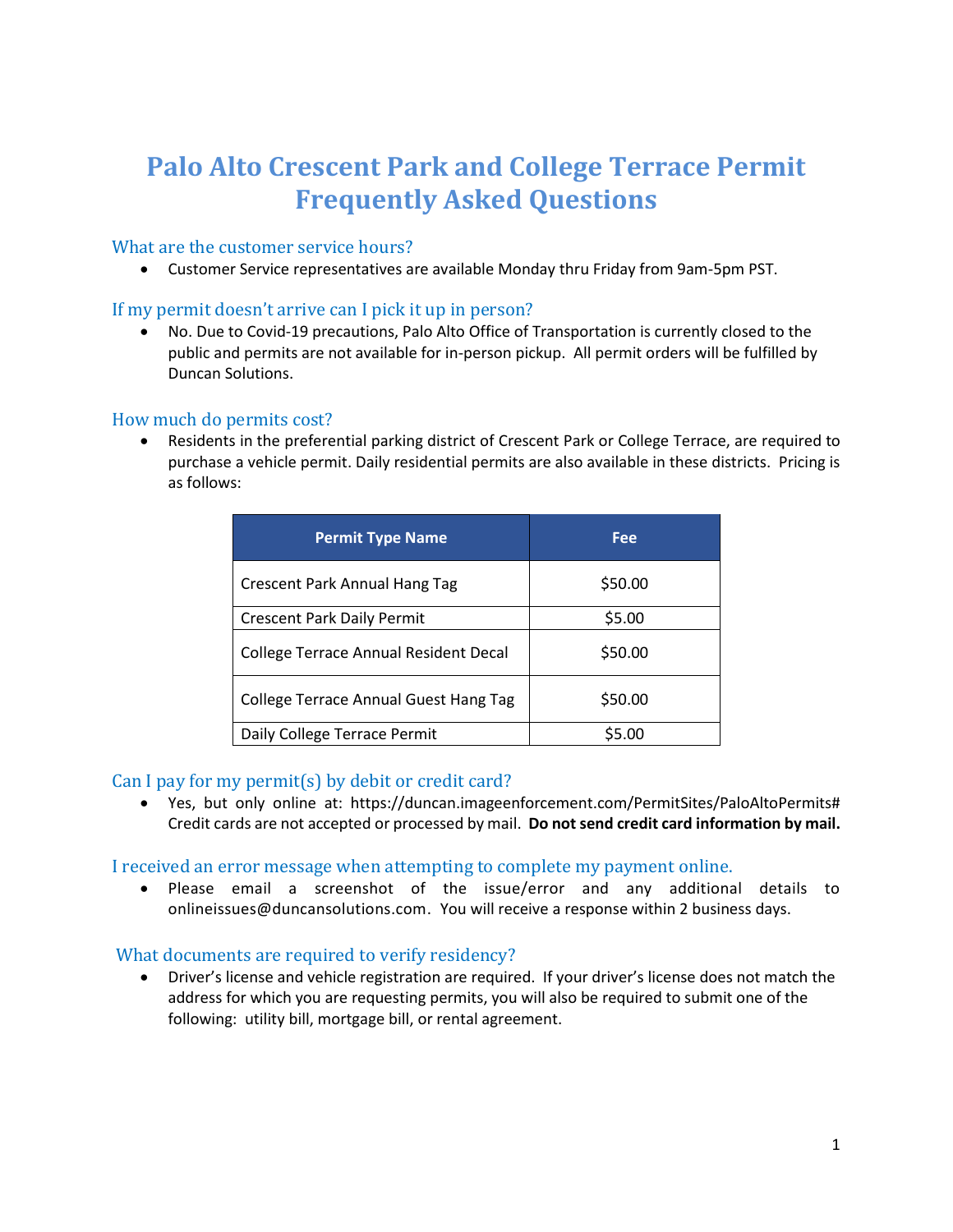# I haven't received a confirmation email.

• Please check your junk or spam email folders. Due to individual spam settings, your confirmation may have been filtered into your spam folders. Email complications might also occur if you have an email address that's not a standard email such as Yahoo or Hotmail.

### Where can I purchase the permits?

- Permits are available for purchase online at: https://www.cityofpaloalto.org/gov/depts/trn/parking/default.asp To purchase, follow the steps below:
	- 1. Click the Residential Preferential Parking Quicklinks box, underneath UPDATE IN PROGRESS.
	- 2. Click on the district you reside in.
	- 3. To purchase a permit for College Terrace or Crescent Park, click the "this link" in the last paragraph (you can also review the Step by Step Duncan Permit Purchasing Guide by clicking the link "Step by Step Duncan Purchasing Guide".
	- 4. This will take you to the Parking Permits Purchase and Renew page.

# What type of permits can I purchase?

#### **Crescent Park**

- Crescent Park Annual Hang Tag
- Crescent Park Daily Permit

#### **College Terrace**

- College Terrace Annual Resident Decal
- College Terrace Annual Guest Hang Tag (To be eligible for a College Terrace guest hang tag, customer must purchase a minimum of one residential decal parking permit).
- Daily College Terrace Permit

## How many permits can I purchase?

| <b>Permit Type Name</b>                      | <b>Number of</b><br><b>Permits Allowed</b><br><b>Per Household</b> |
|----------------------------------------------|--------------------------------------------------------------------|
| <b>Crescent Park Annual Parking Hang Tag</b> | 2                                                                  |
| <b>Crescent Park Daily Permit</b>            | Unlimited                                                          |
| <b>College Terrace Annual Resident Decal</b> | Unlimited                                                          |
| College Terrace Annual Guest Hang Tag        | 2                                                                  |
| Daily College Terrace Permit                 | 80                                                                 |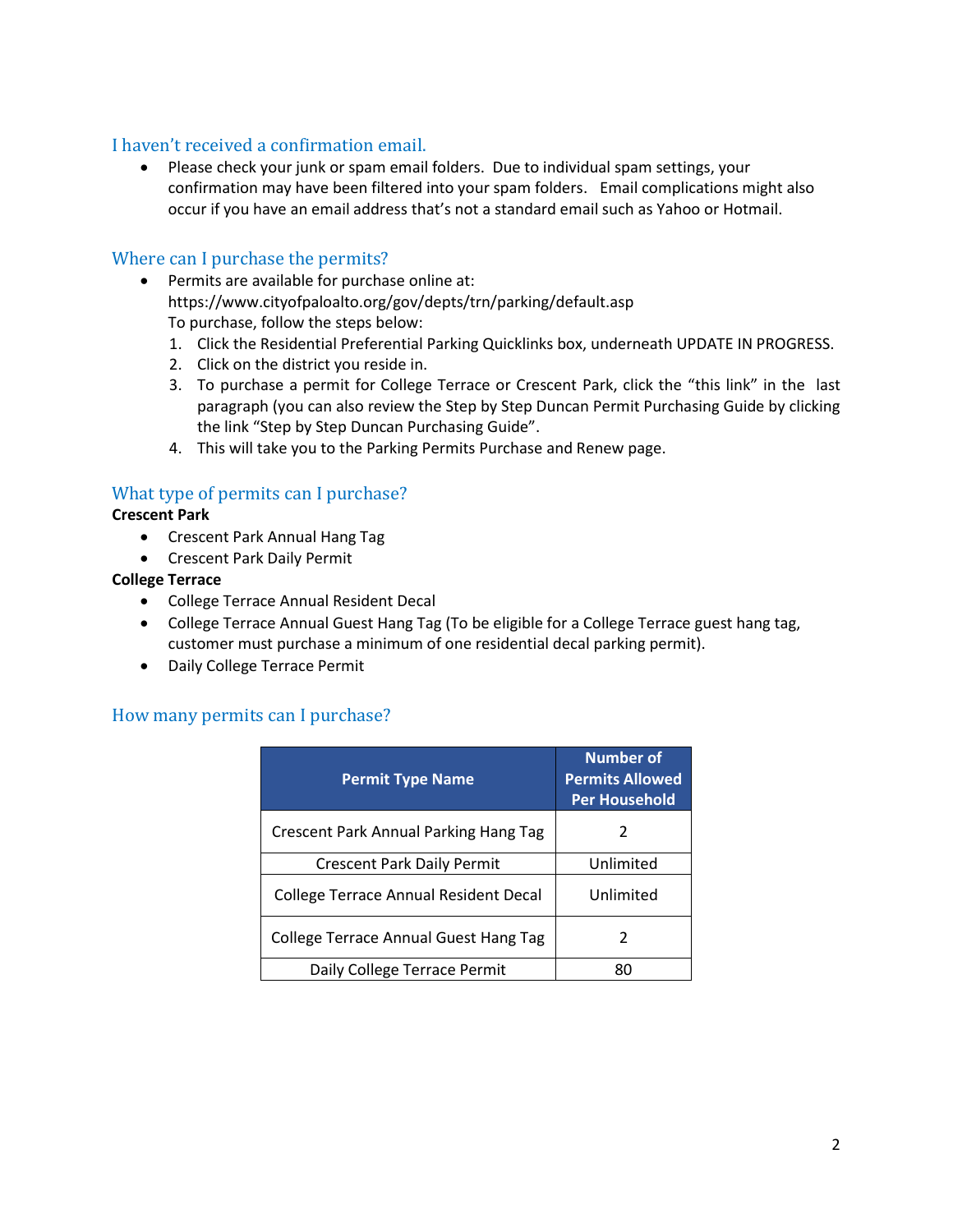## How long will it take to receive my permits?

- Please allow 2-3 weeks for processing your application. Covid-19 may further delay this process. Please allow up to 14 days for the United States Postal Service to deliver your permits.
- A customer's payment/order receipt also serves as a temporary parking pass. Please follow the printed instructions and correctly display them for use. A temporary permit is valid 30 days after completing an order.

# Why is it taking so long for my permits to arrive?

- Once your permit(s) have been approved, it takes 24-72 hours to fulfill and mail out your permit(s). Due to Covid-19 delays, the USPS has been experiencing delays. Please allow up to 14 business days for your permits to arrive.
- A customer's payment/order receipt also serves as a temporary parking pass. Please follow the printed instructions and display face up on the front dashboard. A temporary permit is valid 30 days after completing an order.

If a customer service representative doesn't answer my call, can I leave a voicemail, or will the phone continue to ring?

• No, you cannot leave a voicemail. Due to Covid-19 you may experience longer than anticipated wait times. Please note our representatives have a higher call volume during peak hours.

# My permit hasn't arrived, and the City is going to start ticketing soon. What am I to do?

- Your temporary permit will be valid for 30 days. Please display your temporary permit face up on the front dashboard.
- Do not place the temporary permit in any other location. Placing it in another location or behind tinted windows can make your temporary permit invalid.

# How do I display my parking permit?

- Annual permit decals must be affixed in one of two places:
	- 1. On the outside of the rear windshield on the driver's side, lower left corner,
	- 2. Left side of the bumper.
- Do not place your permit in any other location. Placing your permit in another location or behind tinted windows can make your temporary permit invalid.
- Hangtags must be hung from the rearview mirror with the permit information visible from the exterior of the vehicle**. Note – Hanging your permit incorrectly shall invalidate your parking exemption.**
- Daily printable permits are printed from the permit website and to be displayed on the dashboard of the driver's side. The month, day and year **MUST** be completely visible.